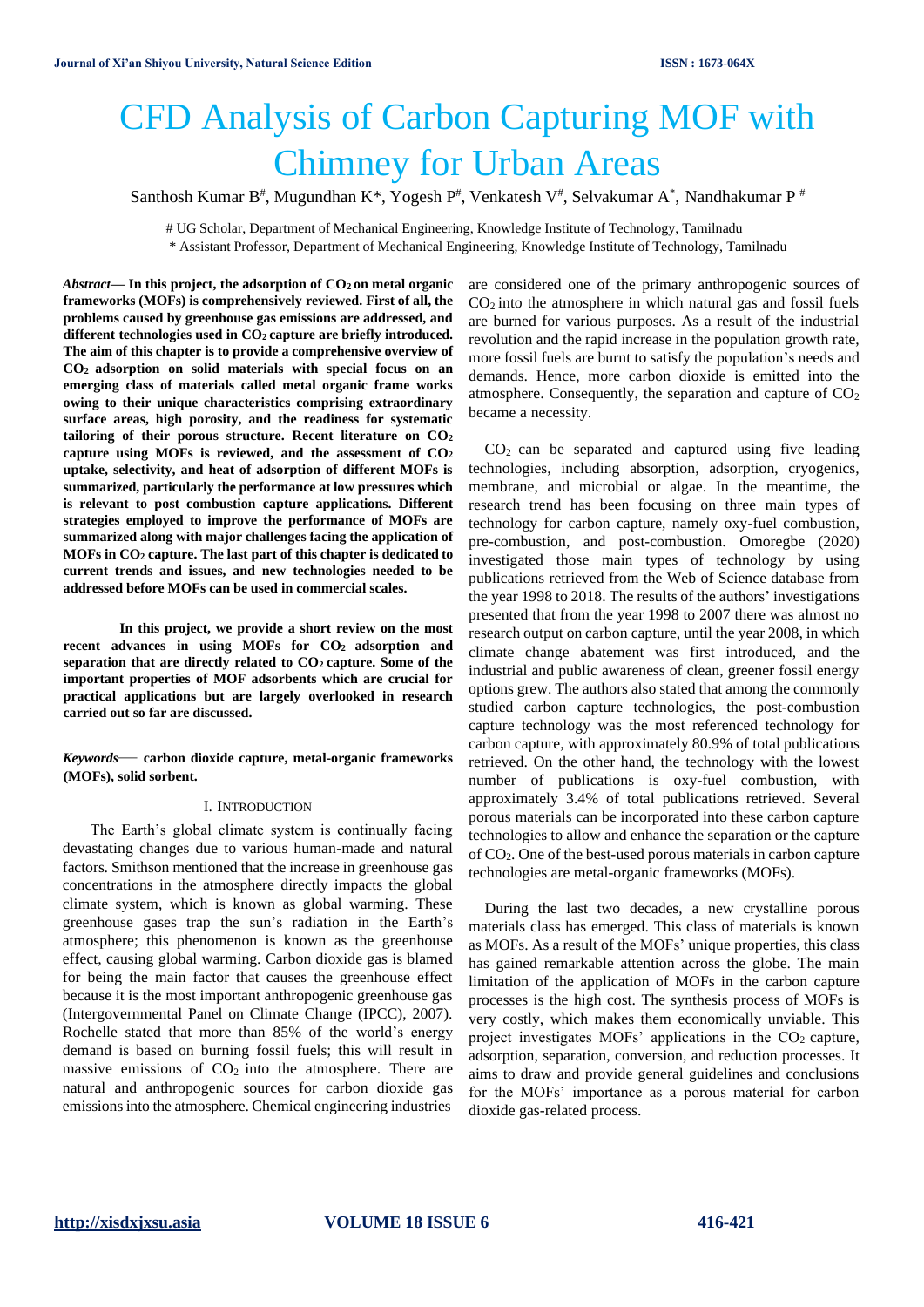# II. DESIGN OF CHIMNEY

### *A. Software Used*

The design of a chimney contains several complexes and attempt has been made to meet the requirements of original chimney by using SolidWorks.

SolidWorks is a solid modelling computer-aided design and computer-aided engineering computer program published by Dassault Systemes.

#### *B. Dimension of Chimney*

- The height of the chimney is 5000mm.
- The lower diameter of the chimney is 1500mm.
- The higher diameter of the chimney is 600mm.
- The thickness of the chimney is 100mm.

#### *C. Tools Used*

In the SolidWorks modelling software there are some tools such as

- 2d Sketch
- Plane
- Loft
- Revolve
- Extrude
- Extrude Cut
- Fillet
- Chamfer

# *D. Chimney Design*

The pictographic representation of the design of chimney with duct as per the given dimensions is shown below.





Fig. 1 Chimney Design

Also the wireframe view of the design of chimney with duct at same dimension is shown above.

### *A. Software Used*

The design of a chimney contains several complexes and attempt has been made to meet the requirements of original chimney by using CATIA.

III. DESIGN OF MOF

CATIA is a solid modelling computer-aided design and computer-aided engineering computer program published by Dassault Systemes.

#### *B. Dimension of Chimney*

- The length of the MOF is 150mm.
- The height of the MOF is 100mm.
- The breadth of the MOF is 15mm

#### *C. Tools Used*

In the SolidWorks modelling software there are some tools such as

- 2d Sketch
- Plane
- **Extrude**
- **Extrude Cut**
- **Sweep**
- Sweep Cut
- **Linear Pattern**
- Fillet
- Chamfer

Are used to complete this design in the solidworks software.

# *D. MOF Design*

The pictographic representation of the design of MOF as per the given dimensions is shown below.



Fig. 2 MOF Design Model 1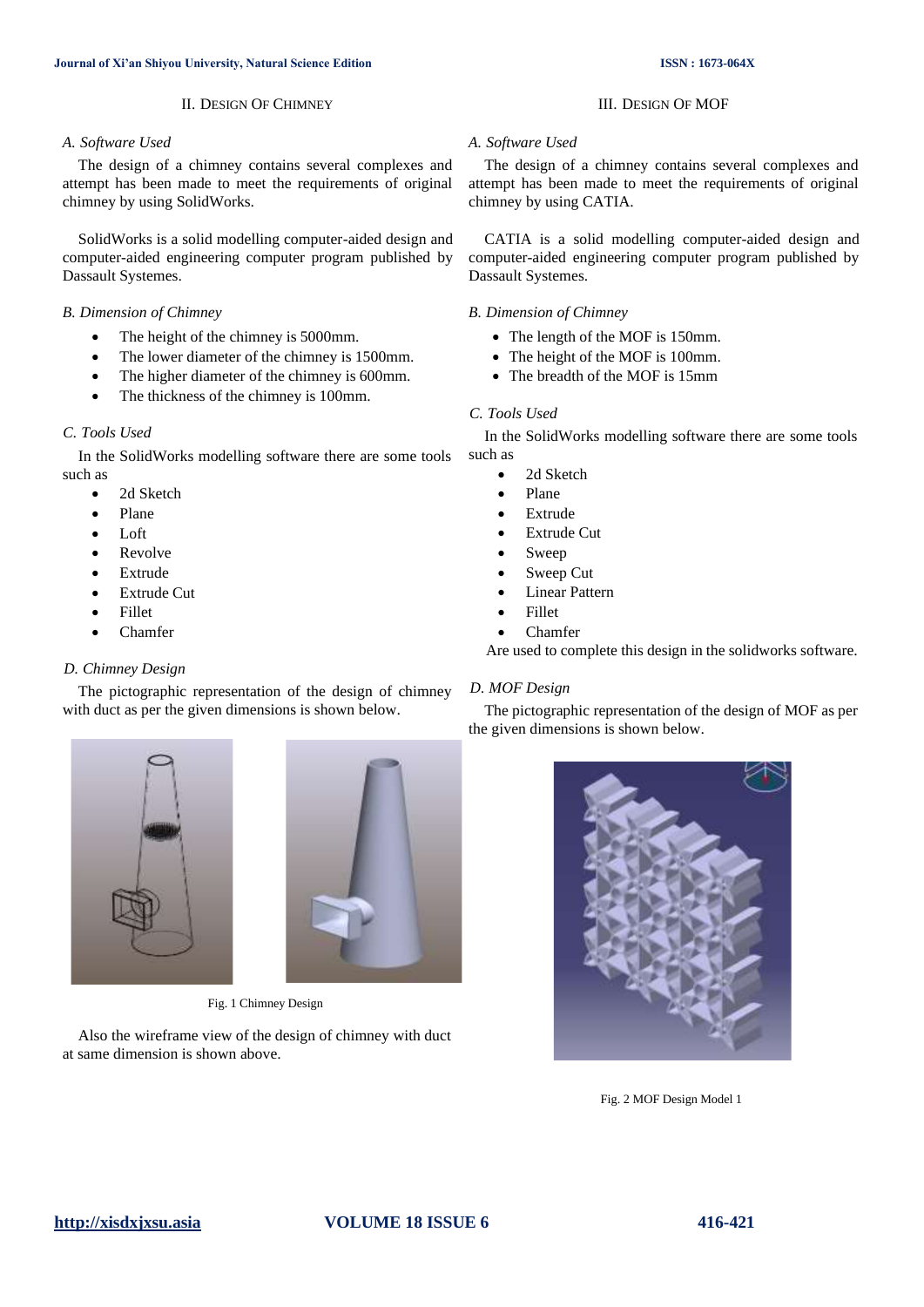# **Journal of Xi'an Shiyou University, Natural Science Edition ISSN : 1673-064X**



Fig. 3 MOF Design Model 2

#### IV. DESIGN OF FAN & DUCT

#### *A. Software Used*

The design of a chimney contains several complexes and attempt has been made to meet the requirements of original chimney by using SolidWorks.

SolidWorks is a solid modelling computer-aided design and computer-aided engineering computer program published by Dassault Systemes.

#### *B. Dimension of Duct*

- The height of the rectangular duct is 1000mm.
- The length of the rectangular duct is 750mm.
- The extrude length of the rectangular duct is 300mm.
- The diameter of the circular duct is 600mm.
- The extrude length of the circular duct is 200mm.
- The breadth of the duct is 30mm.

# *C. Tools Used*

In the SolidWorks modelling software there are some tools *A. Model 1* such as

- 2d Sketch
- Plane
- Extrude
- Circular Pattern
- Linear Pattern
- Extrude Cut
- Loft
- Revolve
- Sweep
- Sweep Cut
- Surface Cut
- Fillet
- Chamfer



The pictographic representation of the design of fan and duct as per the given dimensions is shown below.



Fig. 4 Fan Design



Fig. 5 Duct Design

V. ANALYSIS OF MOF

*1) Mass Flow Analysis*:



Fig. 6 Mass Flow Analysis (Model 1)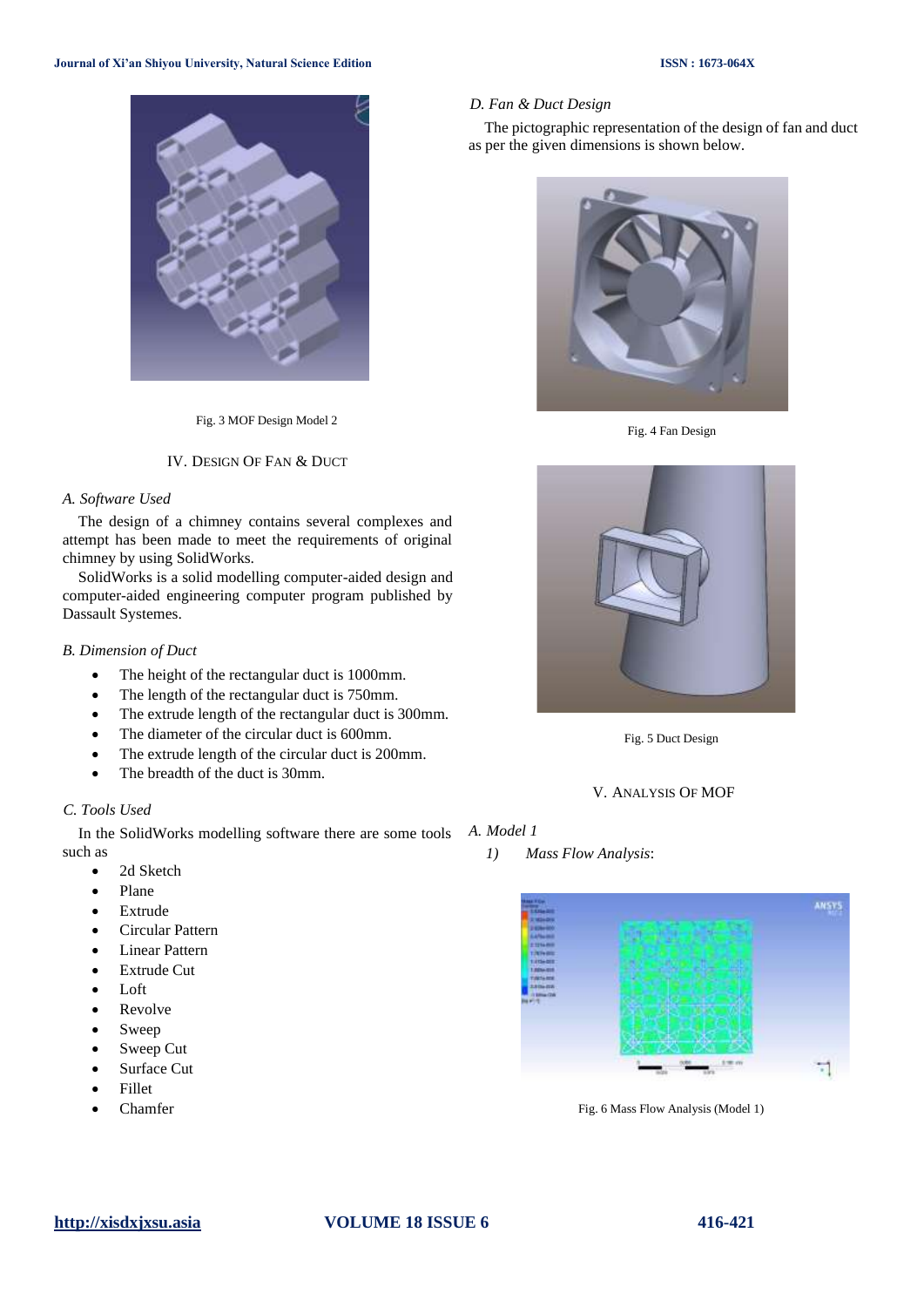# **Journal of Xi'an Shiyou University, Natural Science Edition ISSN : 1673-064X**

*2) Force Analysis:*



Fig. 7 Force Analysis (Model 1)

*3) Pressure Analysis:*



Fig. 8 Pressure Analysis (Model 1)

*4) Velocity Analysis:*



Fig. 9 Velocity Analysis (Model 1)

*5) Density Analysis:*



Fig. 10 Pressure Analysis (Model 1)

- *B. Model 2*
	- *1) Pressure Analysis*:



Fig. 11 Pressure Analysis (Model 2)

# *2) Velocity Analysis*:



Fig. 12 Velocity Analysis (Model 2)

*3) Velocity Rendering Analysis*:



Fig. 13 Velocity Rendering Analysis (Model 2)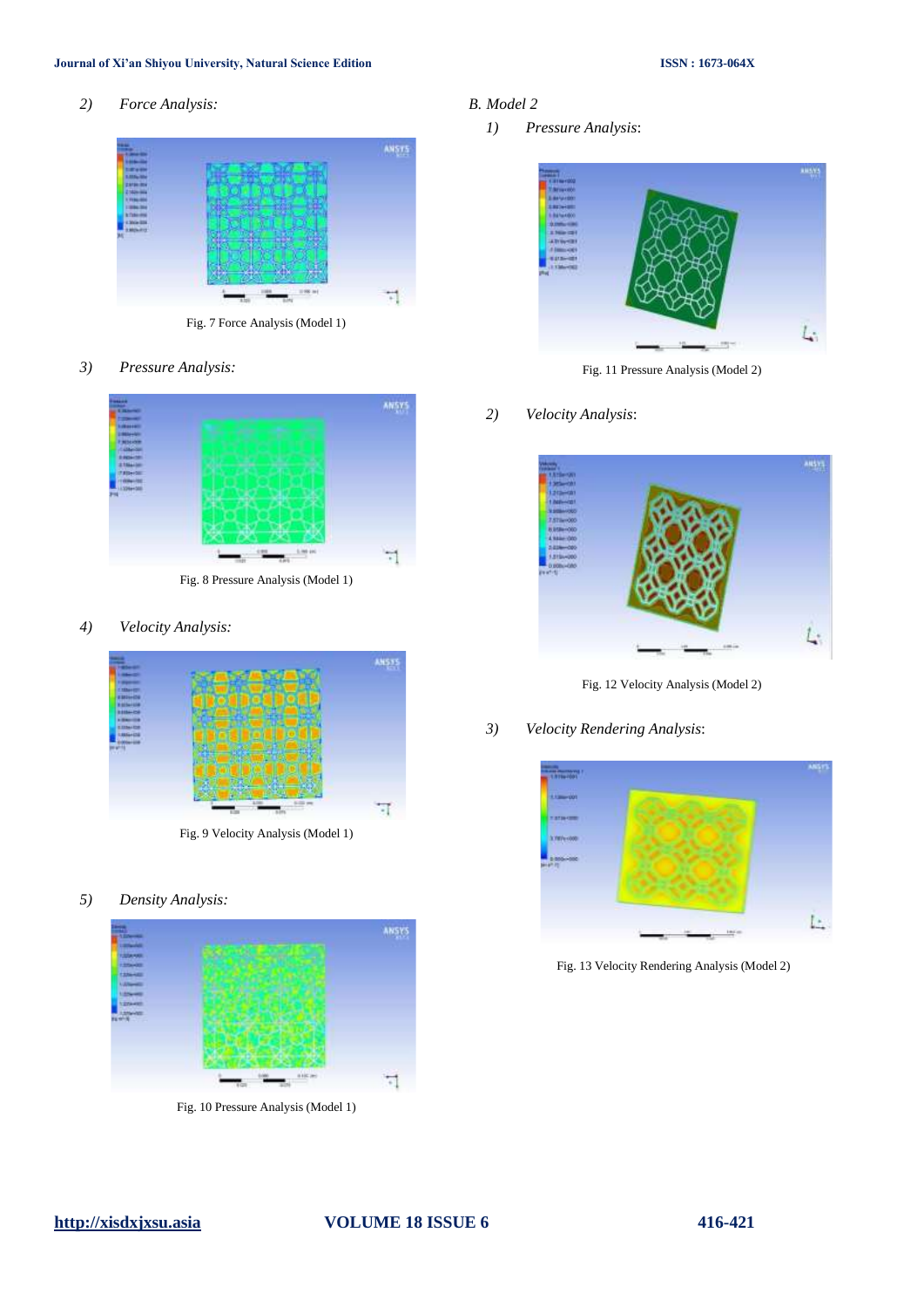#### IV. CONCLUSIONS

Capture of  $CO<sub>2</sub>$  either from flue-gas or directly from air presents a challenge but also an opportunity to play a significant role in tackling greenhouse gases such as  $CO<sub>2</sub>$  over the coming century. In this contribution, we examine the use of benchmark MOMs for their potential use in  $CO<sub>2</sub>$  adsorption processes under humid conditions, particularly DAC and moist-simulated flue-gas. Competition with water vapour was found to significantly reduce the  $CO<sub>2</sub>$  adsorption performance of the physisorbent materials compared with anhydrous conditions. However, there was quite a wide range in performance, with both pore size and pore chemistry affecting the performance of physisorbents studied herein. Humid conditions exacerbated the situation and even wider ranges of uptakes and selectivity were observed. The functionalization of organic ligands with hydrophobic decoration, such as methyl groups in the case of **ZIF-8**, may be an approach that could be used to improve *S*<sub>CW</sub> of physisorbents. However, our results indicate that increased electrostatics generated by inorganic pillars in HUMs or grafted amines are most effective at improving  $Q_{st}$  and overall  $CO_2$  adsorption performance. In conclusion, competition with water vapour is a significant challenge for implementation of physisorbent materials in CO<sup>2</sup> capture, either from DAC or from flue-gas. Control of pore size and pore chemistry through crystal engineering may be a successful strategy to improve  $CO<sub>2</sub>$  capture performance even in the presence of water vapour and must be further addressed if physisorbents are to compete with chemisorbents in terms of uptake.

However, the best physisorbents studied herein were found to be much easier to recycle than the benchmark chemisorbent **TEPA-15-SBA**, suggesting that faster and less energy intensive recycling of physisorbents could compensate for the lower uptake values.

#### FUTURE SCOPE

Using alternative renewable energy is a viable option to circumvent the  $CO<sub>2</sub>$  problems, but the industrial process required for the realisation of these technologies contributes to the carbon footprint. So, what can be done about this?

One of the most efficient strategies would be to capture and store the  $CO<sub>2</sub>$  (the process referred to as carbon capture and sequestration) so that it can be converted to valuable products such as chemical fuel or industrial raw materials. This approach allows us to achieve a carbon-neutral lifestyle without compromises.

The need to capture large quantities of  $CO<sub>2</sub>$  efficiently is associated with exxagerated costs which act as a barrier to the industrial realisation of carbon capture and storage technologies (CCS).

#### **REFERENCES**

- [1] Deepu J. Babu, Guangwei He, Jian Hao, Mohammad Tohidi Vahdat, Pascal Alexander Schouwink, Mounir Mensi, Kumar Varoon Agrawal. **Restricting Lattice Flexibility in Polycrystalline Metal‐ Organic Framework Membranes for Carbon Capture**. *Advanced Materials*, 2019; 1900855 DOI: [10.1002/adma.201900855](http://dx.doi.org/10.1002/adma.201900855)
- [2] Li H, Eddaoudi M, O'Keeffe M and Yaghi OM, **Design and synthesis of an exceptionally stable and highly porous metalorganic framework**. Nature 402:276–279 (1999).
- [3] Eddaoudi M, Kim J, Rosi N, Vodak D, Wachter J, O'Keeffe M and Yaghi OM, **Systematic design of pore size and functionality in isoreticular MOFs and their application in methane storage**. Science 295:469–472 (2002).
- [4] Wang Z and Cohen SM, **Postsynthetic modifi cation of metalorganic frameworks.** Chem Soc Rev 38:1315–1329 (2009).
- [5] Furukawa H, Ko N, Go YB, Aratani N, Choi SB, Choi E et al., **Ultrahigh porosity in metal-organic frameworks.** Science 329:424–428 (2010).
- [6] Britt D, Furukawa H, Wang B, Glover TG and Yaghi OM, **Highly efficient separation of carbon dioxide by a metalorganic framework replete with open metal sites.** Proc Natl Acad Sci USA 106:20637–20640 (2009).
- [7] Gassensmith JJ, Furukawa H, Smaldone RA, Forgan RS, Botros YY, Yaghi OM and Stoddart JF, **Strong and reversible binding of carbon dioxide in a green metal–organic framework**. J Am Chem Soc 133:15312–15315 (2011).
- [8] Southon PD, Price DJ, Nielsen PK, McKenzie CJ and Kepert CJ, **Reversible and selective O2 chemisorption in a porous metal– organic host material**. J Am Chem Soc 133:10885– 10891 (2011).
- [9] Keskin S, van Heest TM and Sholl DS, **Can metal–organic framework materials play a useful role in large-scale carbon dioxide separations?** ChemSusChem 3:879–891 (2010).
- [10] Liu J, Tian J, Thallapally PK and McGrail BP, **Selective CO2 capture from fl ue gas using metal–organic frameworks–A fi xed bed study**. J Phys Chem C 116:9575–9581 (2012).
- [11] Babarao R and Jiang JW, **Cation characterization and CO2 capture in Li+-exchanged metal−organic frameworks**: From fi rst-principles modeling to molecular simulation. Ind Eng Chem Res 50:62–68 (2010).
- [12] Bae Y-S, Hauser BG, Farha OK, Hupp JT and Snurr RQ, **Enhancement of CO2/CH4 selectivity in metal-organic frameworks containing lithium cations**. Micropor Mesopor Mat 141:231–235 (2011).
- [13] Colombo V, Galli S, Choi HJ, Han GD, Maspero A, Palmisano G et al., **High thermal and chemical stability in pyrazolatebridged metal-organic frameworks with exposed metal sites**. Chem Sci 2:1311–1319 (2011).
- [14] Volkringer C, Popov D, Loiseau T, Guillou N, Ferey G, Haouas M et al., **A microdiffraction set-up for nanoporous metal-organicframework-type solids**. Nat Mater 6:760–764 (2007).
- [15] Lu W, Yuan D, Makal TA, Li JR and Zhou HC, **A highly porous and robust (3,3,4)-connected metal-organic framework assembled with a 90 degrees bridging-angle embedded octacarboxylate ligand**. Angew Chem Int Ed 51:1580–1584 (2012).